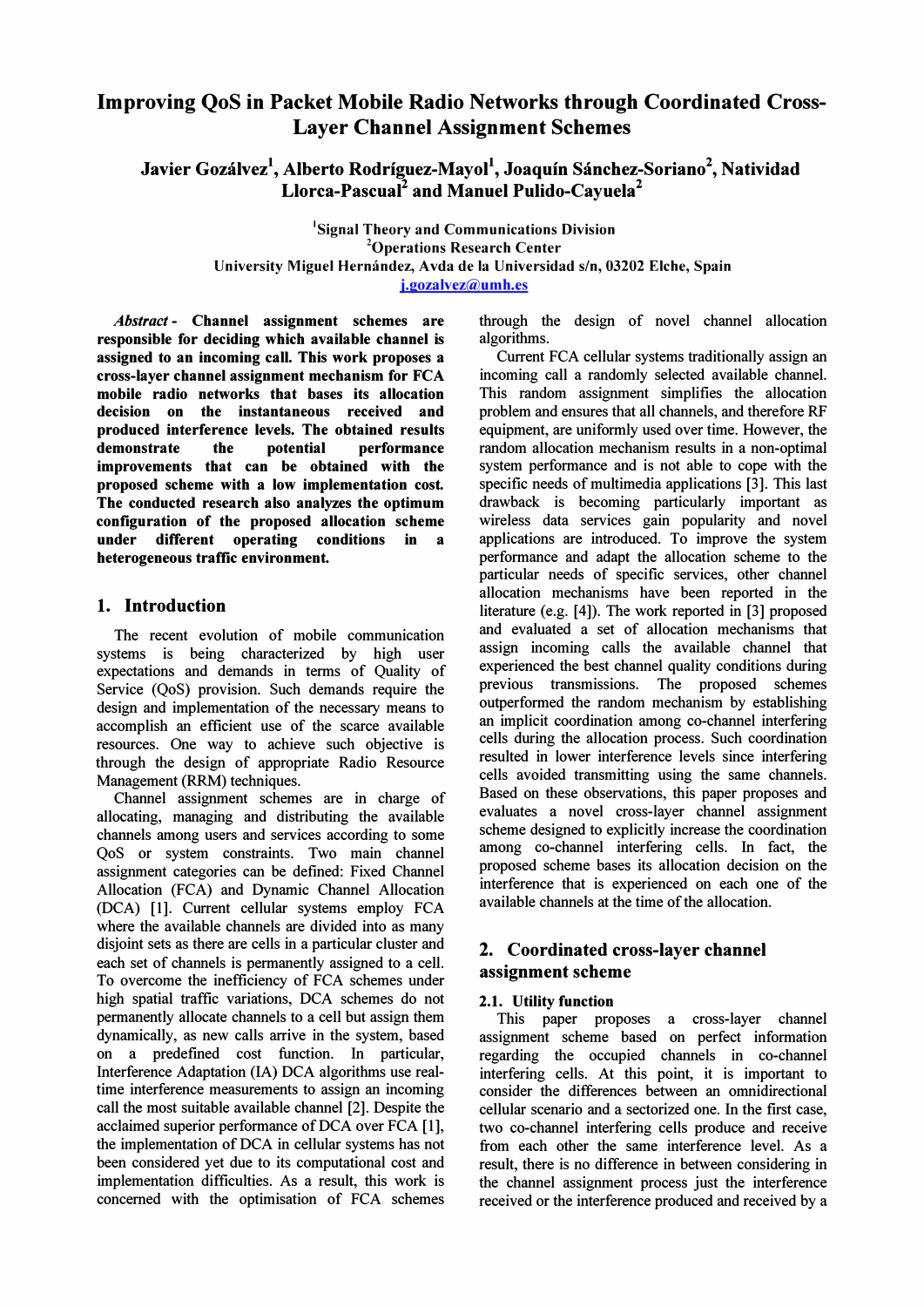new channel allocation<sup>1</sup>. In the case of a sectorized cellular network, a cell (in this case representing a sector) receives interference from a set of co-channel cells but produces interference to a different set of cochannel cells<sup>2</sup>. As a result, an important parameter during the channel allocation process is how much weight is given in the decision to the interference received in a channel being allocated and to the interference produced to other cells by this channel allocation. In the rest of this section, both the interference caused and received are considered.

The objective of the proposed scheme is to minimise the interference caused and received by a new channel assignment. For that purpose, a BS that receives a new channel request evaluates, for each one of its available channels, the number of interfering and interfered BSs that would result from assigning each channel to the new user. After all available channels have been evaluated, the BS assigns the channel resulting in the lower interference level (both received and created). This process is equivalent to assigning the available channel that minimizes the following utility function<sup>3</sup>:

$$
U(i) = w \big( \left| I_1(i) \right| + \left| \xi \right| \left| 2(i) \right| \big) + (1 - w) \big( \left| I_1(i) \right| + \left| \xi \right| \left| I_2(i) \right| \big)
$$

where  $i$  is the available channel under evaluation and w is a weight parameter  $(0 \le w \le 1)$  defining the relative importance, during the evaluation process, of the interference caused and received. If  $w$  is equal to 0, the proposed scheme only considers in the utility function the interference caused to the rest of BSs by a potential new channel assignment (generous behaviour). On the other hand, if  $w$  is equal to 1, the scheme behaves selfishly and only considers the interference received by other BSs if the evaluated channel is being assigned. If  $w$  is set to 0.5, the BS equally considers in the evaluation process the interference received and caused if each one of the available channels was allocated to the incoming call.

The proposed channel assignment scheme can consider in its interference evaluation process cochannel interferers from the first and second tiers.  $I_i(i)$ and  $I_2(i)$  correspond, respectively, to the interference received from interferers of the first tiers and second tiers. On the other hand,  $I'_{i}(i)$  and  $I'_{i}(i)$  represent the interference caused to BSs in the first and second tiers. The interference caused and received can either be exactly computed (assuming the distance and transmitting power are known) or estimated. For the latest option, the interference I corresponds to the number of active co-channel interfering or interfered cells. When estimating the interference, the parameter  $\xi$ has been used to defme the ratio between the interference from the fIrst and second tiers. For this work,  $\xi$  has been set to 0.15<sup>4</sup>.

Some interference-based allocation algorithms, such as the lA-DCA scheme proposed in [5], claim that to maximize the performance, the allocation scheme should solely consider the interference received. On the other hand, this research will show that the system performance is improved by not only considering the interference received if a given channel is allocated to an incoming call but also the interference produced to other users by this channel assignment.

The described algorithm is a particular implementation of a general one developed in a gametheoretic framework. Such framework is not detailed in this paper due to the lack of space.

#### 2.2. Implementation cost

The proposed scheme follows the philosophy of IA-DCA schemes (e.g. [5] and [6]), but with important differences, apart from the fact that this work focuses on FCA schemes. For example, the algorithm proposed in [5] predicts the experienced interference level on each channel based on signal level measurements of the serving cell and the neighbouring cells. Although this procedure seeks to ease the implementation cost, the algorithm's performance can be adversely affected by inaccurate and limited interference estimates. On the other hand, the allocation mechanism proposed in this work directly estimates the interference by exchanging channel occupation information among co-channel interfering Base Stations. Assuming BSs can exchange channel occupancy information is realistic and can be justified as follows. First of all, bandwidth availability on the core network to transfer all the signalling information necessary to implement the proposed scheme is not such a problem compared to the radio access network. The needed bandwidth could be considerable if the operation of the proposed scheme required an important number of co-channel interfering BSs to exchange channel occupancy information. However, this work will demonstrate that this is not actually the case and that in fact, only a reduced set of co-channel BSs need to exchange channel occupancy information to achieve the algorithm's highest system performance. It is also important to note that in current cellular systems the channel assignment decisions are controlled by the BSC (Base Station Controller) and that a single BSC can handle the communications of a considerable number of BSs. In this case, the BSC that controls a set of neighbouring cells directly knows their channel occupancy situation and our proposed scheme can be implemented at the BSC without incurring in an additional relevant implementation cost.

### 3. Simulation environment

In order to ensure high accuracy and to account for sudden channel quality variations, an event-driven simulator working at the burst level and emulating

 $<sup>1</sup>$  This statement will be demonstrated later on using simulations.</sup>

<sup>&</sup>lt;sup>2</sup> This property results from the use of directive antennas.

<sup>&</sup>lt;sup>3</sup> Different utility functions have been considered and evaluated, e.g. a lexicographic function. However, the additive utility function reported in this paper showed the highest system performance.

<sup>4</sup> This parameter has been set considering the ratio between the received power at second tiers and first tiers co-channel cells (a fixed transmitting power was assumed).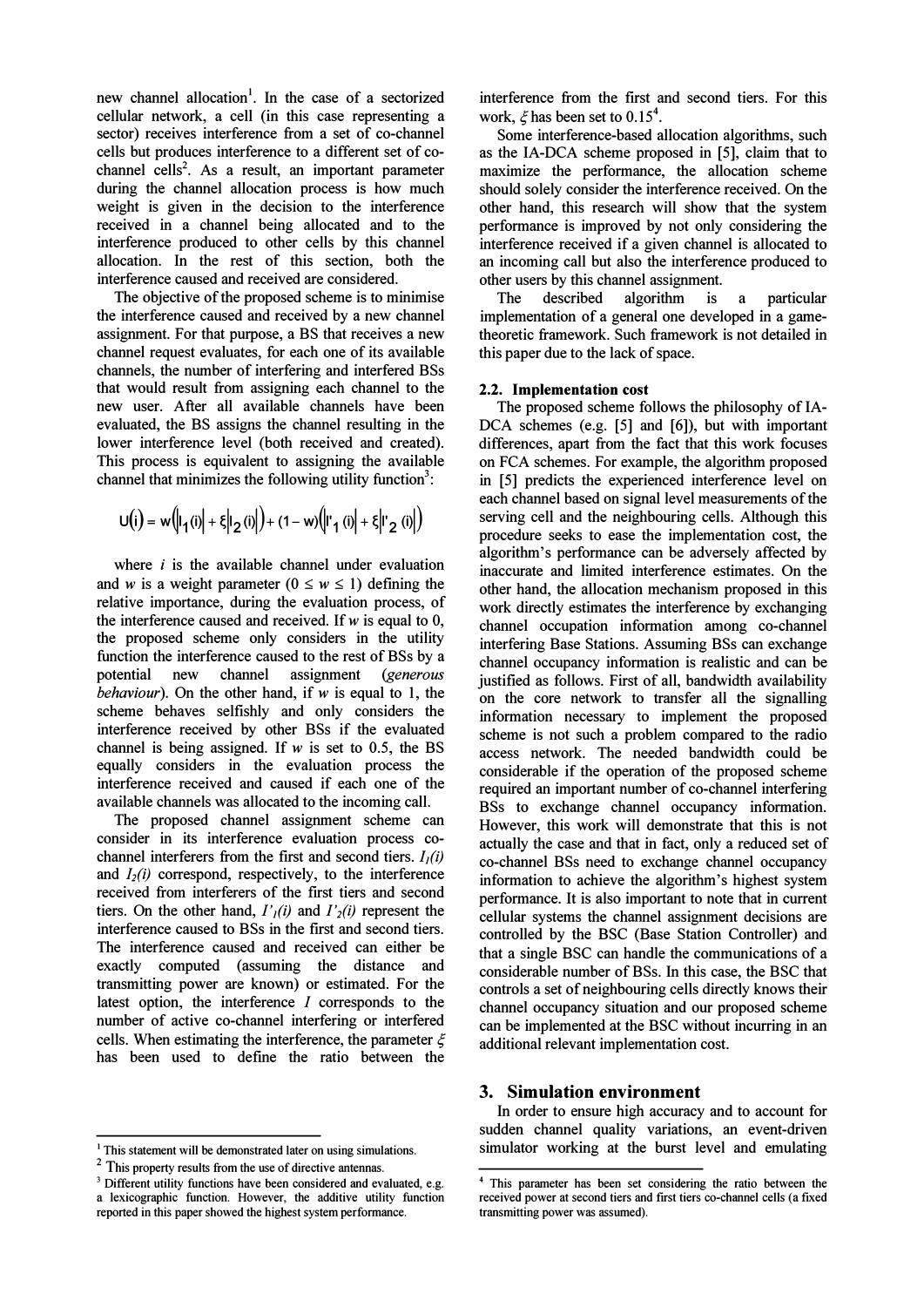packet-data transmissions in a GPRS-like system has been used [7]. The simulator concentrates on the downlink performance and models a cellular network of omnidirectional macrocells or equally sized 3-sector macrocells. Although mobility has been implemented, handover between sectors has not been considered. The boundary effects have been removed using a wraparound technique. The emulator models a heterogeneous traffic environment with three different sources: H.263 video, email and WWW browsing. No channel partition has been applied between the different services. The H.263 video traffic model considered employs three different frame types, namely I, P and PB, and targets a bit rate of 16 kbit/s. In order to reduce the complexity of system level simulations, the simulator includes the effects at the physical layer by means of an advanced link-to-system level interface working at the burst level. This interface, composed of two different types of Look-Up Tables, is able to include the effect of fast fading at the system level. The system considers the use of Link Adaptation (LA), an adaptive radio link technique that selects the coding scheme (CS) based on the experienced channel quality conditions. In this work, the LA algorithm selects the coding scheme that maximizes the throughput. Table 1 summarises the main simulation settings.

| <b>Parameter</b>                             | <i><b>Value</b></i>                                                                    |  |  |  |
|----------------------------------------------|----------------------------------------------------------------------------------------|--|--|--|
| Cluster size                                 | Δ                                                                                      |  |  |  |
| Cell radius                                  | 1 <sub>km</sub>                                                                        |  |  |  |
| Sectorisation                                | $120^\circ$                                                                            |  |  |  |
| Modelled interference                        | $1st$ and $2nd$ co-channel tiers                                                       |  |  |  |
| $No$ of modelled cells                       | 25                                                                                     |  |  |  |
| Slots per sector                             | 16                                                                                     |  |  |  |
| Users per sector                             | 8                                                                                      |  |  |  |
| Traffic type                                 | video: 2 users/sector.<br>WWW: 3 users/sector. Email:<br>3 users/sector                |  |  |  |
| Pathloss model                               | Okumura-Hata                                                                           |  |  |  |
| Shadowing                                    | Log-normal distribution. 6dB<br>standard deviation and a 20m<br>decorrelation distance |  |  |  |
| Vehicular speed                              | 50km/h                                                                                 |  |  |  |
| ARQ protocol                                 | Only for WWW and email                                                                 |  |  |  |
| ARO window size and<br>report polling period | 64 RLC blocks/16 RLC blocks                                                            |  |  |  |
| LA updating period                           | 100 <sub>ms</sub>                                                                      |  |  |  |

Table 1: Simulation parameters

# 4. System level performance

This section compares the performance of the proposed channel assignment scheme against that obtained used the random mechanism and the minBLER proposal [3]. The minBLER algorithm assigns an incoming call the available channel that experienced the lower Block Error Rate (BLER) during previous transmissions. The performance of the three channel assignment schemes is compared within omnidirectional and sectorised cellular scenarios in order to define the optimum configuration of the proposed algorithm under different operating conditions.

#### 4.1. Sectorised cellular network

Figure 1 shows the system throughout performance of the proposed channel assignment scheme against that achieved with the random and minBLER mechanisms. While the A2T (Approximated 2 Tiers) scheme estimates the interference produced by the first and second tiers of co-channel interfering cells, the AlT (Approximated 1 Tiers) mechanism only considers the first tiers. The E2T (Exact 2 Tiers) algorithm also considers the first and second tiers of co-channel interfering cells but instead of just estimating the interference it exactly calculates it, which assumes that the position of mobile stations is perfectly known at each BS. The A2T, AlT and E2T schemes consider a weight  $w$  equal to 0.5, while the A2T selfish proposal considers a weight w equal to 1.



Figure I: System throughput cumulative distribution function (cdf) in the sectorised cellular scenario

Figure 1 shows that all the evaluated configurations of the proposed scheme outperform the random and minBLER algorithms. The A2T configuration provides the highest system throughput which proves, that for sectorised cellular networks, the proposed scheme needs to consider the channel occupancy in co-channel cells of the first and second tiers. The A2T and E2T performance is nearly identical which suggests that an interference estimation not only reduces the implementation cost but is also enough to guarantee the highest performance levels. Contrary to the indications provided in [5] for DCA schemes, Figure 1 proves that considering the interference received and produced in a new channel assignment improves the system performance compared to only considering the interference received. Finally, Table 2 shows that the observed trends in Figure 1 are maintained when considering other system parameters. The improved throughput performance is due to the lower experienced BLER as a result of inducing co-channel cells to avoid using simultaneously the same channels. The resulting better channel conditions promoted the use of the less robust GPRS coding scheme (CS4) and reduced the signalling load associated with the use of LA.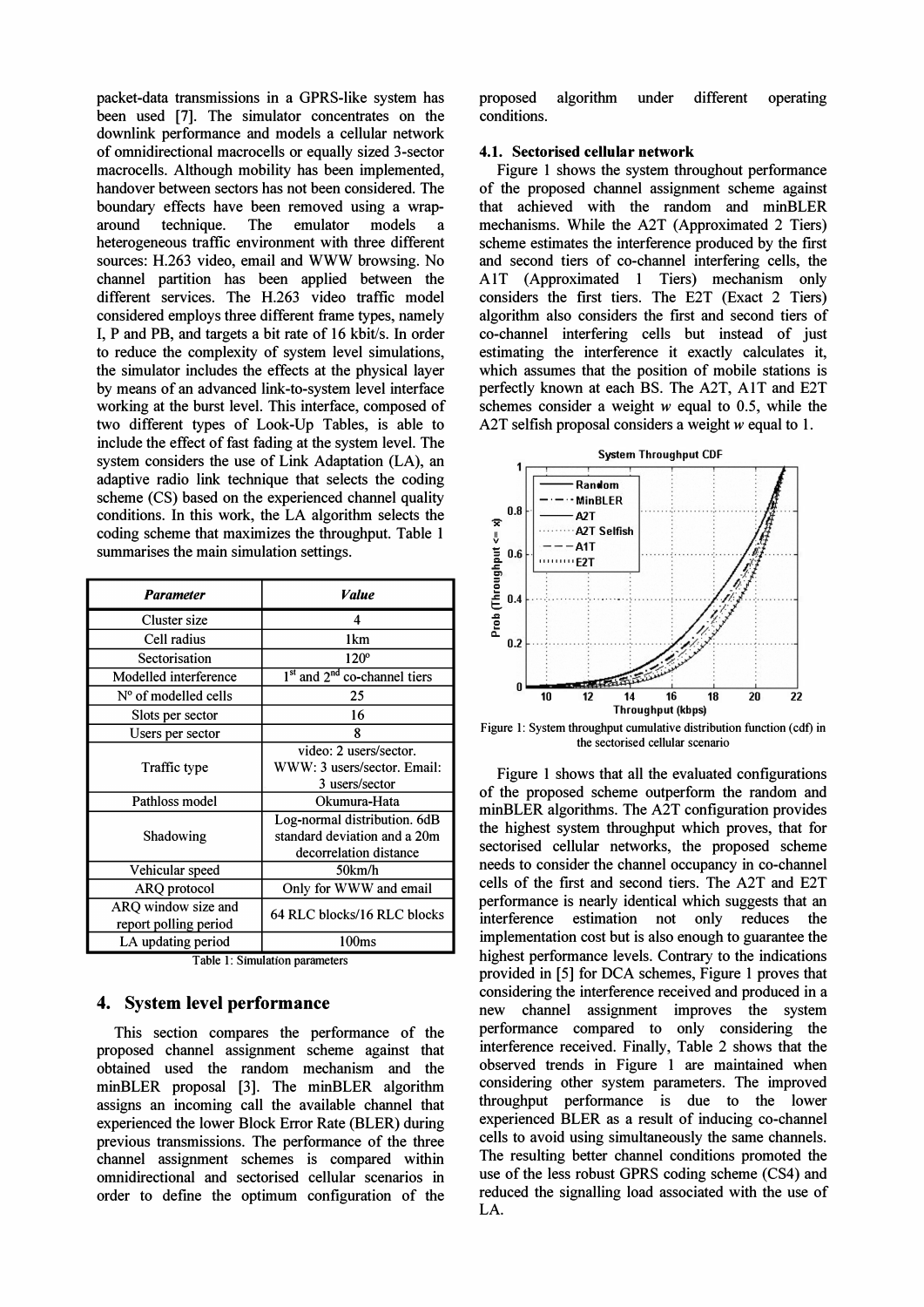| <b>Parameter</b>                                                 | Random | $A2T, w=0.5$ | A1T, $w=0.5$ | E2T, $w = 0.5$ | $A2T, w=0$ |
|------------------------------------------------------------------|--------|--------------|--------------|----------------|------------|
| Mean BLER $(\%)$                                                 | 6.45   | 4.52         | 5.02         | 4.54           | 5.29       |
| Mean Normalized Delay (ms/kbit)                                  | 61.65  | 58.66        | 59.47        | 58.66          | 59.84      |
| Mean number of CS changes per sec                                | 2.25   | 1.83         | 1.96         | 1.82           | 2.03       |
| Proportion of RLC blocks<br>transmitted with the optimal $CS(%)$ | 72.20  | 79.19        | 76.96        | 78.75          | 76.19      |

Table 2. System performance in sectorised cellular scenarios

| <b>Throughput</b> |      | Random       | <b>MinBLER</b> |                   | $A2T, w=0.5$ |                |                       |  |
|-------------------|------|--------------|----------------|-------------------|--------------|----------------|-----------------------|--|
|                   |      | Perf. (kbps) | Perf. (kbps)   | Impr. Rand $(\%)$ | Perf. (kbps) | Impr. Rand (%) | Impr. MinBLER $(\% )$ |  |
| System            | Mean | 18.23        | 18.64          | 2.19              | 19.2         | 5.05           | 2.91                  |  |
|                   | %95  | 13.33        | 14.02          | 4.92              | 15.3         | 12.87          | 8.36                  |  |
| <b>WWW</b>        | Mean | 18.57        | 18.89          | 1.69              | 19.39        | 4.22           | 2.57                  |  |
|                   | %95  | 13.78        | 14.34          | 3.9               | 15.43        | 10.69          | 7.06                  |  |
| Email             | Mean | 18.60        | 18.82          | 1.18              | 19.37        | 4.14           | 2.92                  |  |
|                   | 95%  | 13.85        | 14.15          | 2.17              | 15.39        | 11.12          | 8.76                  |  |
| H <sub>263</sub>  | Mean | 17.53        | 18.2           | 3.68              | 18.84        | 6.95           | 3.39                  |  |
|                   | %95  | 12.37        | 13.59          | 8.97              | 15.08        | 17.97          | 9.88                  |  |

Table 3. Throughput performance per services

Table 3 compares, for each traffic type, the A2T throughput performance against that obtained using the random or minBLER mechanisms. First of all, it is interesting to note that the proposed channel assignment scheme particularly improves the most restrictive QoS parameter, i.e. the minimum throughput guaranteed for 95% of the samples. This observation is highly relevant since it indicates that the developed algorithm increases the system fairness, by improving the performance of the more poorly served users, without degrading the mean performance.

A very important observation resulting from Table 3 is that the traffic type that mostly beneficiates from the proposed channel assignment scheme is real-time H.263 video transmissions. This is highly relevant if we consider that this service, which does not employ ARQ protocols to guarantee the correct radio transmission, is the one imposing the most restrictive QoS constraints. In the implemented real-time video transmission model, a video frame is discarded if it is not completely transmitted by the time the next video frame is generated; in this case, the user maintains the same channel to transmit the new video frame. To increase the system capacity, a channel is released whenever a video frame is transmitted before the next one is generated. Since the implemented simulator only considered single slot transmissions, a considerable number of video frames had to be discarded and the user maintained the same channel for a long period of time compared to more bursty services such as web or email. In this case, a non-optimal channel assignment results in a prolonged poorer performance, which explains why the real-time H.263 video performance is notably improved with the proposed channel assignment scheme.

Figure 2 shows that the highest A2T system performance is obtained when the interference received and produced is equally considered during the channel allocation process ( $w=0.5$ ). While the same conclusion has been observed for best-effort services (web and email), real-time H.263 video transmissions benefit from a slightly selfish behaviour during the channel assignment process. This is the case because in the implemented emulator, real-time H.263 transmissions resulted in longer periods of time using the same channel. The obtained results seem then to suggest the possibility of varying the setting of the weight parameter according to the transmitting service in a heterogeneous traffic scenario. per services<br>
y improved with the proposed channel<br>
ment scheme.<br>
ure 2 shows that the highest A2T system<br>
mance is obtained when the interference received<br>
conduced is equally considered during the channel<br>
ion process (w



Figure 2. Effect of the weight parameter on the mean throughput performance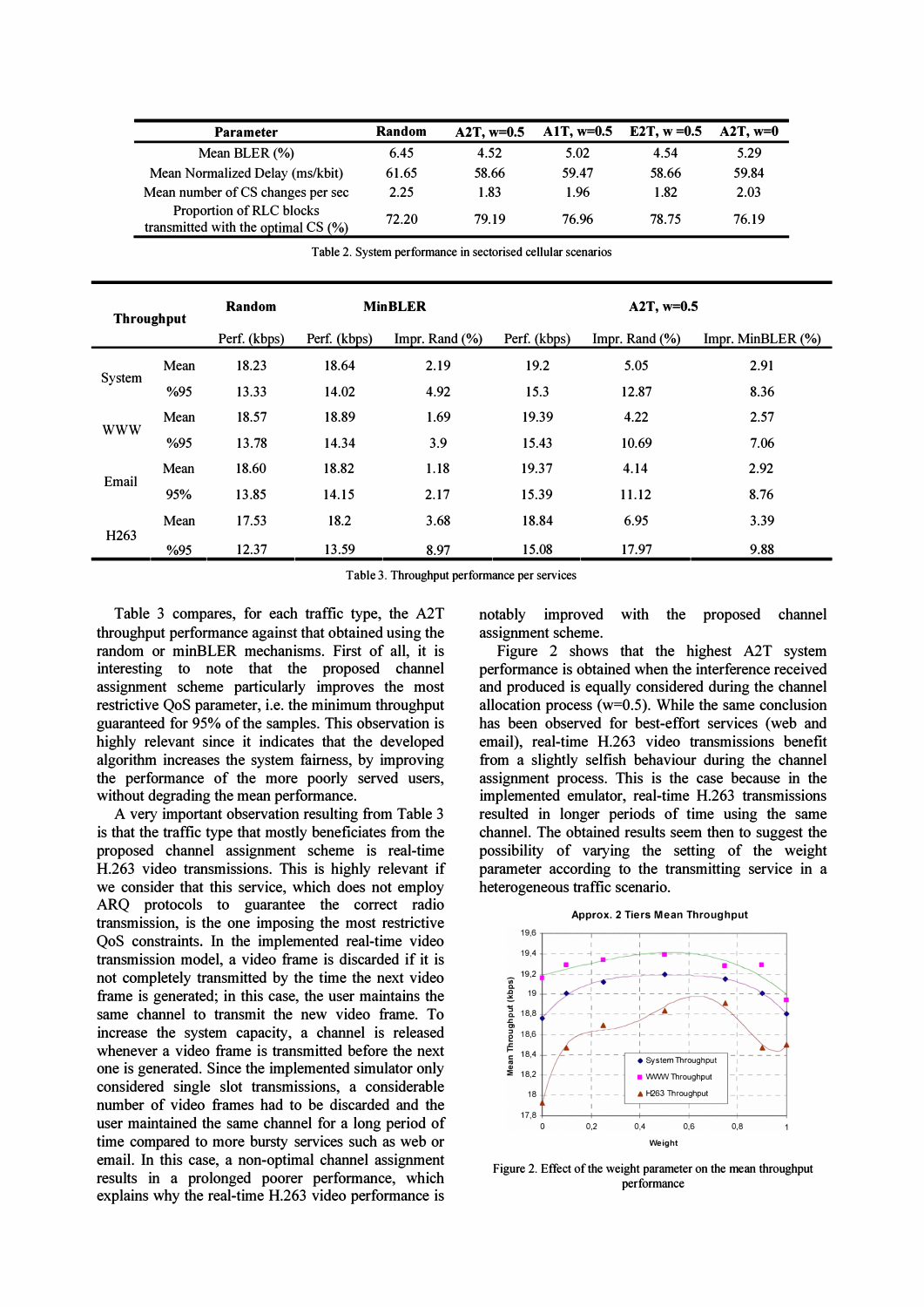### 4.2. Omnidirectional cellular network

Figure 3 shows that for omnidirectional cellular networks, the proposed channel assignment scheme also improves the system performance compared to the random and minBLER algorithms. In the case of omnidirectional networks, the weight parameter has not an influence on the utility function and therefore on the system performance. The most important difference observed with the sectorised scenario is that, in omnidirectional environments, the highest system performance is achieved when only considering the first tiers of co-channel interferers, which highlights their dominant effect on the interference levels. Considering also the second-tiers co-channel cells not only does not improve the system performance but also increases the implementation cost of the proposed channel assignment scheme.



Figure 3. System throughput cdf for an omnidirectional cellular network

### 4.3. Channel occupancy

Random channel assignment schemes are characterised by a long-term uniform use of all physical channels. This property is interesting since it avoids surcharging particular channels and radio equipments. Figure 4 plots the average channel occupancy for all channels per cell considering the random and the proposed channel assignment scheme that achieved the highest performance in the case of omnidirectional and sectorized cellular networks. The obtained results show that the proposed algorithm exhibits the same long-term uniform use of all channels, and therefore RF equipment, as the random allocation scheme. Their improved performance is then not due to the long-term channel use pattern but to the short-term one. In fact, the operation of the proposed scheme guarantees lower instantaneous interference levels, compared to the random allocation mechanism, that result in higher system performance.



Figure 4. Average channel occupancy

### **5. Conclusions**

This paper has proposed and evaluated a cross-layer channel assignment scheme that bases its allocation decision on the instantaneous received and produced interference levels. The obtained results have demonstrated that the proposed scheme not only improves the system performance, compared to the commonly used random allocation algorithm and other mechanisms previously reported in the literature, but also exhibits a long-term uniform use of all channels and therefore RF equipment.

The implementation cost of the proposed channel assignment scheme is reasonable considering that only a reduced set of base stations should need to exchange channel occupancy information, and that the proposed scheme could be implemented at the Base Station Controllers. It is also important to note that the conducted study has shown that it is not necessary to compute the interference levels but that just estimating them is enough to ensure the highest performance results, which further reduces the implementation cost of the algorithm.

The conducted study has also highlighted the need to modify the proposal's configuration based on the cellular deployment scenario and the type of service that has requested the channel allocation.

### **ACKNOWLEDGEMENT**

This work has been supported by the Generalitat Valenciana under the project GV05/189, and by the Ministerio de Educación y Ciencia (Spain) and FEDER funds under the projects TEC2005-08211-C02-02 and MTM2005-09184-C02-02.

### **REFERENCES**

[1] I. Katzela and M. Naghshineh, "Channel" **Assignment** Schemes for Cellular Mobile Telecommunication Systems: A Comprehensive Survey", Communications **IEEE** Personal Magazine, pp. 10-31, June 1996.